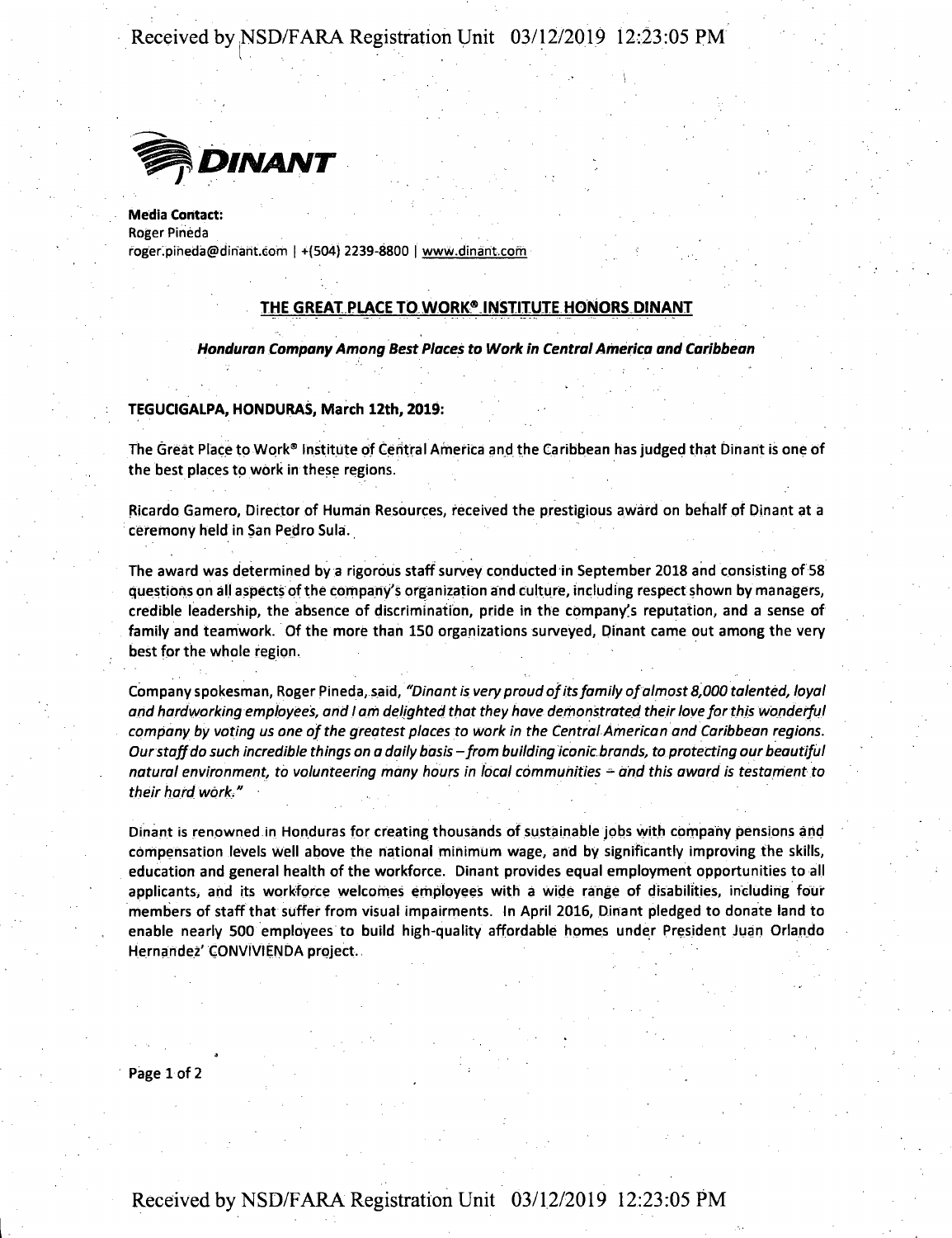

*Executive President Miguel Mauricio Facusse greets Isabel, one offour visually impaired employees at Dinant's hi-tech snacks manufacturing facility in San Pedro Sula.*

*About Corporacion Dinant*

Dinant is a family-owned consumer products manufacturer founded in Honduras in I960. Its products are sold across Central America and the Dominican Republic. For more information, visit www.dinant.com.

This material is distributed by Tricuro LLCon behalf of Corporacion Dinant. Additional information is available at the Department of Justice, Washington, DC.

**\*\*\* END \*\*\***

Page 2 of 2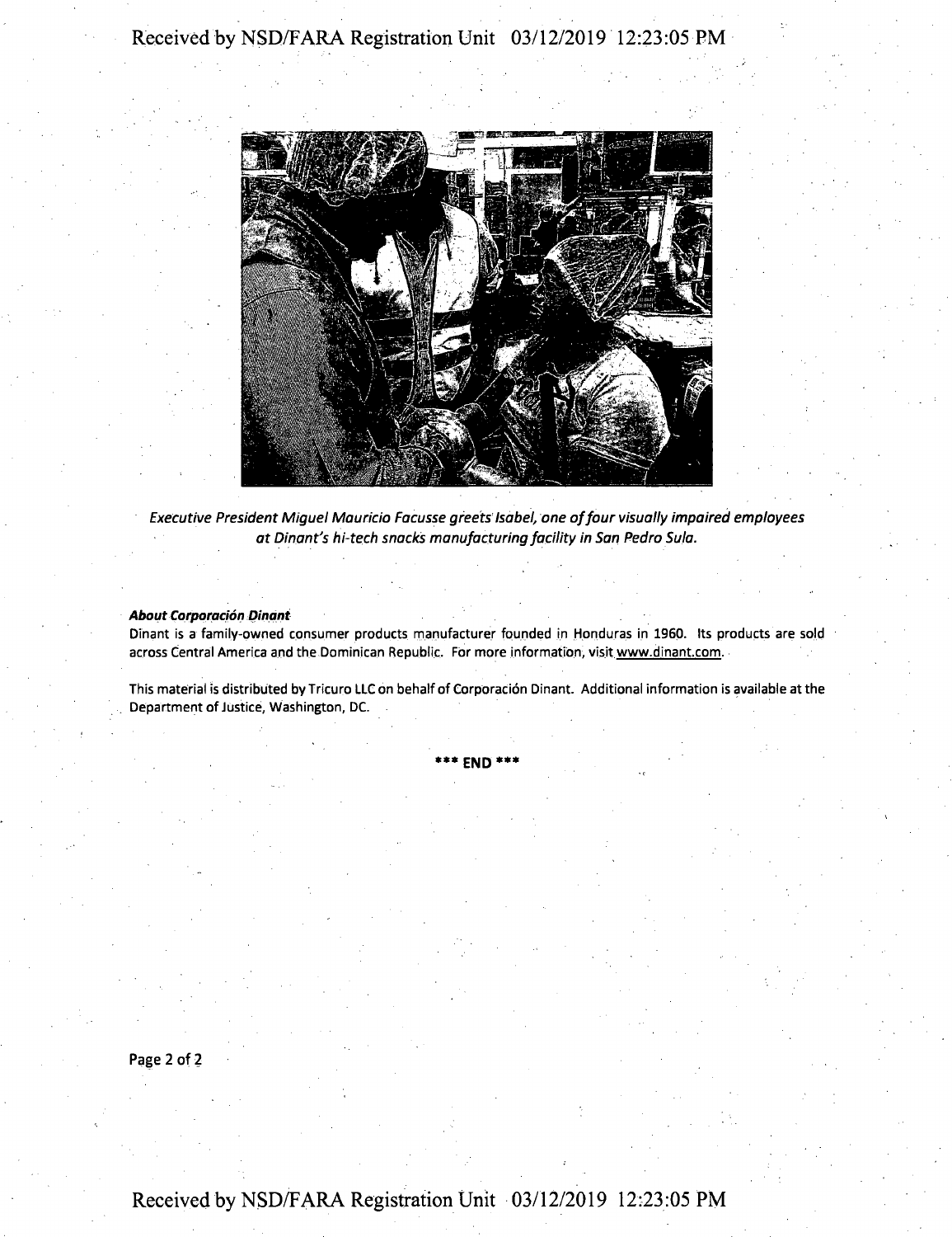## **Received by NSD/FARA Registration Unit 03/12/2019 12:23:05 PM**



Contacto de Prensa: **Roger Pineda rpger.pineda@dinaht.com <sup>|</sup> +(504) 2239-8800 <sup>|</sup> www.dinant.com**

## **EL INSTITUTO GREAT PLACE TO WORK8 RINDE HONORES A DINANT**

*Empresa hondurena entre los mejores lugares para trabajar en Centroamerica y el Caribe*

#### **TEGUCIGALPA, HONDURAS, 12 de marzo de 2019:**

El Institute) Great Place to Work® para Centroamerica y el Caribe ha designado que Dinant es uno de los mejores lugares para trabajar en estas regiones.

Ricardo Gamero, Director de Recursos Humanos, recibio el prestigioso reconocimiento en nombre de Dinant en una ceremonia celebrada en San Pedro Sula.

El reconocimiento fue determinado por una rigurosa encuesta al personal realizada en Septiembre del 2018, que consistia de 58 preguntas sobre todos los aspectos de la organization y cultura de la compania, incluyendo el respeto demostrado por los gerentes, un liderazgo creible, la ausencia de discrimination, el orgullo por la reputation de la empresa y el sentimiento de familia y trabajo en equipo. De mas de 150 organizaciones encuestadas, Dinant se ubico entre las mejores para toda la region.

El portavoz de la compania, Roger Pineda, comento: *"Dinant esta muy orgUlloso de sufamilia de casi8,000 talentosos, leales y trabajadores colaboradores, y me siento compiacido de que hayan demostrado su amor por esta maravillosa compania al votamos como uno de los mejores lugares para trabajar en las regiones de Centroamerica <sup>y</sup> el Caribe. Nuestro personal realiza cosas increlbles diariamente - desde la creacion de marcas iconicas, hasta proteger nuestro hermoso entorno natural, asi como el trabajar muchas boras como voluntaries en comunidades locales - <sup>y</sup> este premio es un testimonio de ese arduo trabajo."*

Dinant es reconocido en Honduras por crear miles de empleos sostenibles, con pensiones y niveles de compensacion muy por encima del salario minimo nacional, y por mejorar significativamente las habilidades, la educacion y la salud en general de su fuerza laboral. Dinant proporciona oportunidades equitativas de empleo para todos los candidatos, y su fuerza laboral da la bienvenida a empleados con una amplia gama de discapacidades, incluyendo a cuatro miembros del personal con discapacidades visuales. En abril de 2016, Dinant se comprometio a donar terrenos para permitir que cerca de 500 empleados construyan viviendas asequibles de alta calidad en el marco del proyecto CONVIVIENDA del Presidente Juan Orlando Hernandez.

Página 1 de 2